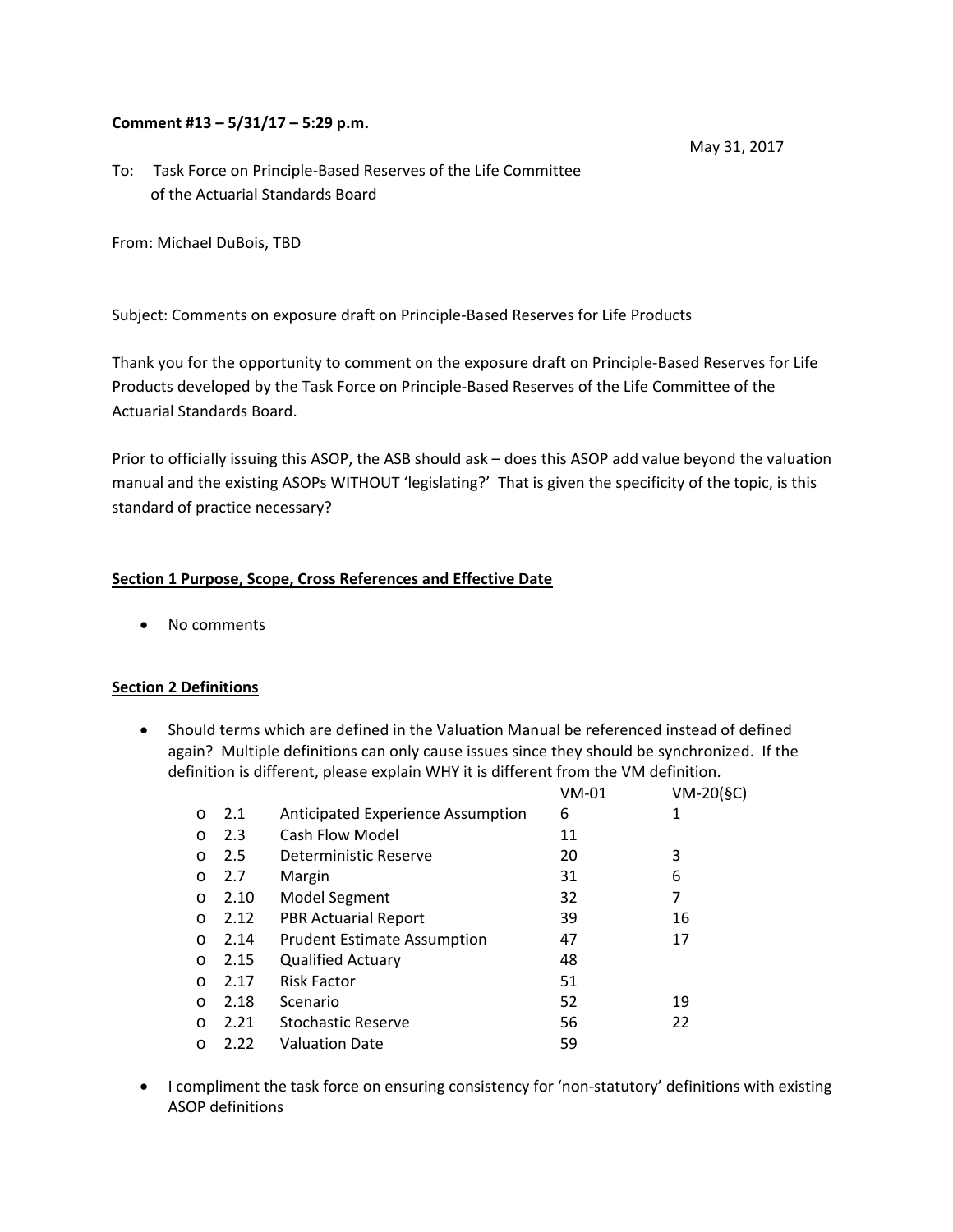- o Credibility with ASOP 25
- Why are the following inconsistent with existing ASOPs?
	- o Relevant Experience with ASOP 25
	- o Granularity with proposed Modeling ASOP
- Additionally, 2.6 Granularity is not as polished as the other definitions, primarily because it uses the phrase 'modeling cells' twice. We recommend "Granularity – The extent to which a model contains separate components or assumptions that vary by modeling cell or time intervals."
- The definition of "Minimum Met Premium Reserve is duplicative of §3.2; I do not see the value add.
- Has the standards board considered a single definitions document to ensure consistency between ASOPs?

# **Section 3 Analysis of Issues and Recommended Practices**

- A general comment is that where the ASOP creates additional requirements beyond those in VM‐20, care should be taken that the ASB is not 'legislating' solely for PBR. While I have NOT reviewed in detail, an example is expense inflation. VM‐20 states "Shall reflect the impact of inflation." The ASOP adds additional 'requirements' for the actuary which may or may not be reasonable. It does appear that the detail is somewhat unique. Is this guidance appropriate for an ASOP or would it have been better in a practice note?
- Otherwise, we did not see anything that was particularly objectionable.

## **Section 4 Communications and Disclosure**

• No comments